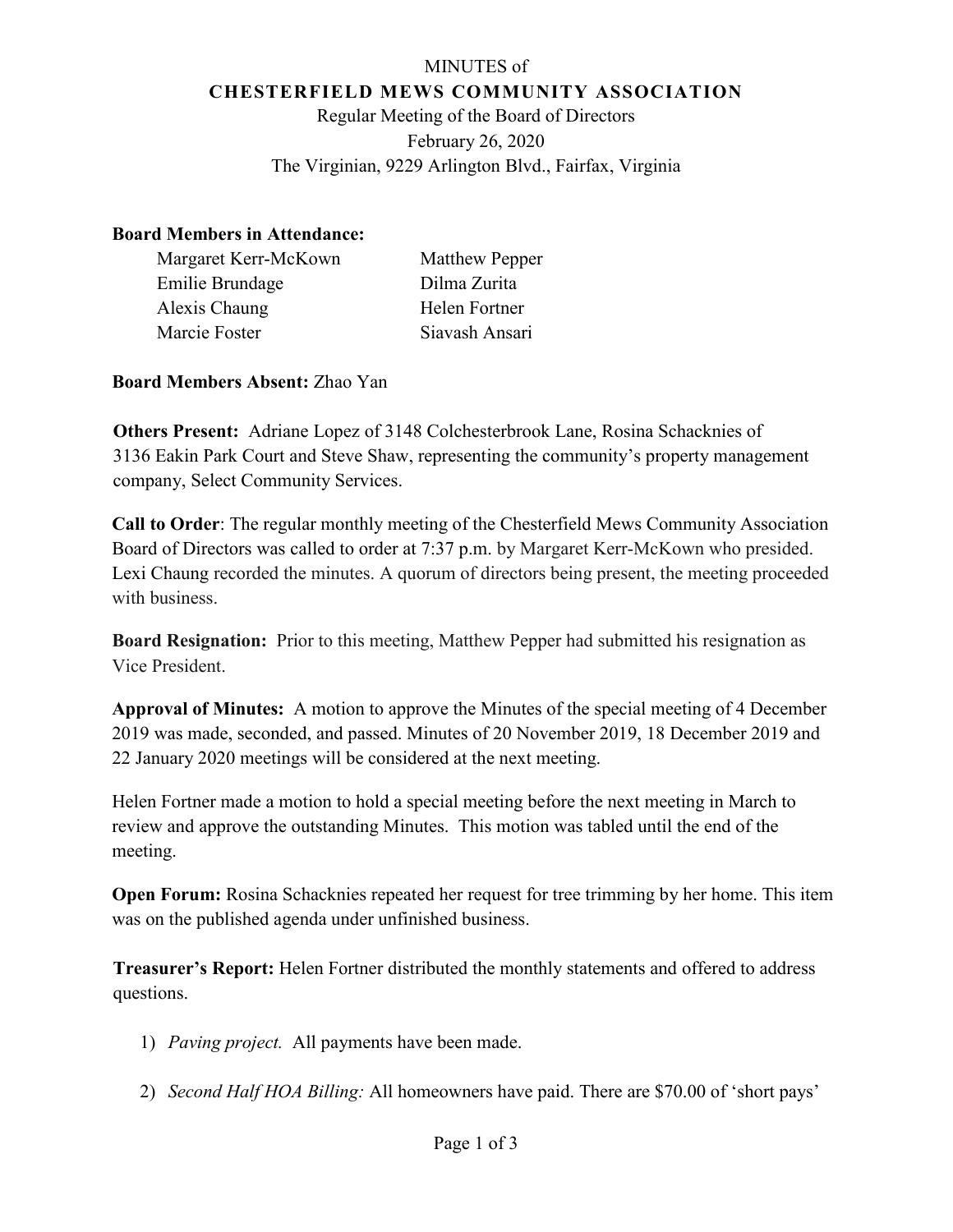#### **Board of Directors Meeting Minutes**

that will be collected in the next billing cycle.

3) *Association/Homeowner Stormwater Repair.* Helen Fortner made a motion to compensate the homeowner for the inspection of the Association pipes in the process of the work done on his property. Association share of the inspection is \$175 of \$350. Siavash Ansari seconded the motion. Motion passed with 6 yeas (Dilma Zurita, Margaret Kerr-McKown, Matthew Pepper, Lexi Chaung, and Helen Fortner, Siavash Ansari) and 2 nays (Marcie Foster, Emilie Brundage).

### **Committee and Work Area Reports:**

*Communications:* No update.

*Architectural Control Committee***:** Update on activities through the Community.

## **Unfinished Business:**

1) *Notice of Violation of the By-Laws by the homeowner of 3189 Eakin Park Court* Margaret Kerr-McKown made a motion "With the understanding that the homeowner will observe Association By-Laws in the future, the Association will assume responsibility for the upkeep of the trees, referenced in Notice of Violation of the By-Laws by the homeowner of 3189 Eakin Park Court, as part of the Association's obligation to maintain the Common Area." Matthew Pepper seconded the motion and it passed with 6 yeas (Lexi Chaung, Helen Fortner, Margaret Kerr-McKown, Marcie Foster, Siavash Ansari, and Matthew Pepper) and 2 nays (Emilie Brundage and Dilma Zurita).

Margaret Kerr-McKown resigned as President of the Board of Directors of the Chesterfield Mews Community Association effective immediately. Treasurer, Helen Fortner took over as presiding officer. Lexi Chuang left the meeting and Matt Pepper assumed the responsibility of recording the Minutes.

### **Unfinished Business: continued.**

- 2) *Request for Tree Trimming on Upper Eakin Park Court*. Marcie Foster made a motion to direct SCS to ask Blade Runners to trim the trees by 3136 Eakin Park Court which are a safety concern. Dilma Zurita seconded the motion and it passed with 6 yeas (Emilie Brundage, Dilma Zurita, Margaret Kerr-McKown, Marcie Foster, Siavash Ansari, and Matthew Pepper) and 1 abstain (Helen Fortner).
- 3) *Watchlight 3150 Eakin Park Court.* The outage has been reported to Dominion Energy many times. SCS will escalate the problem with the company.